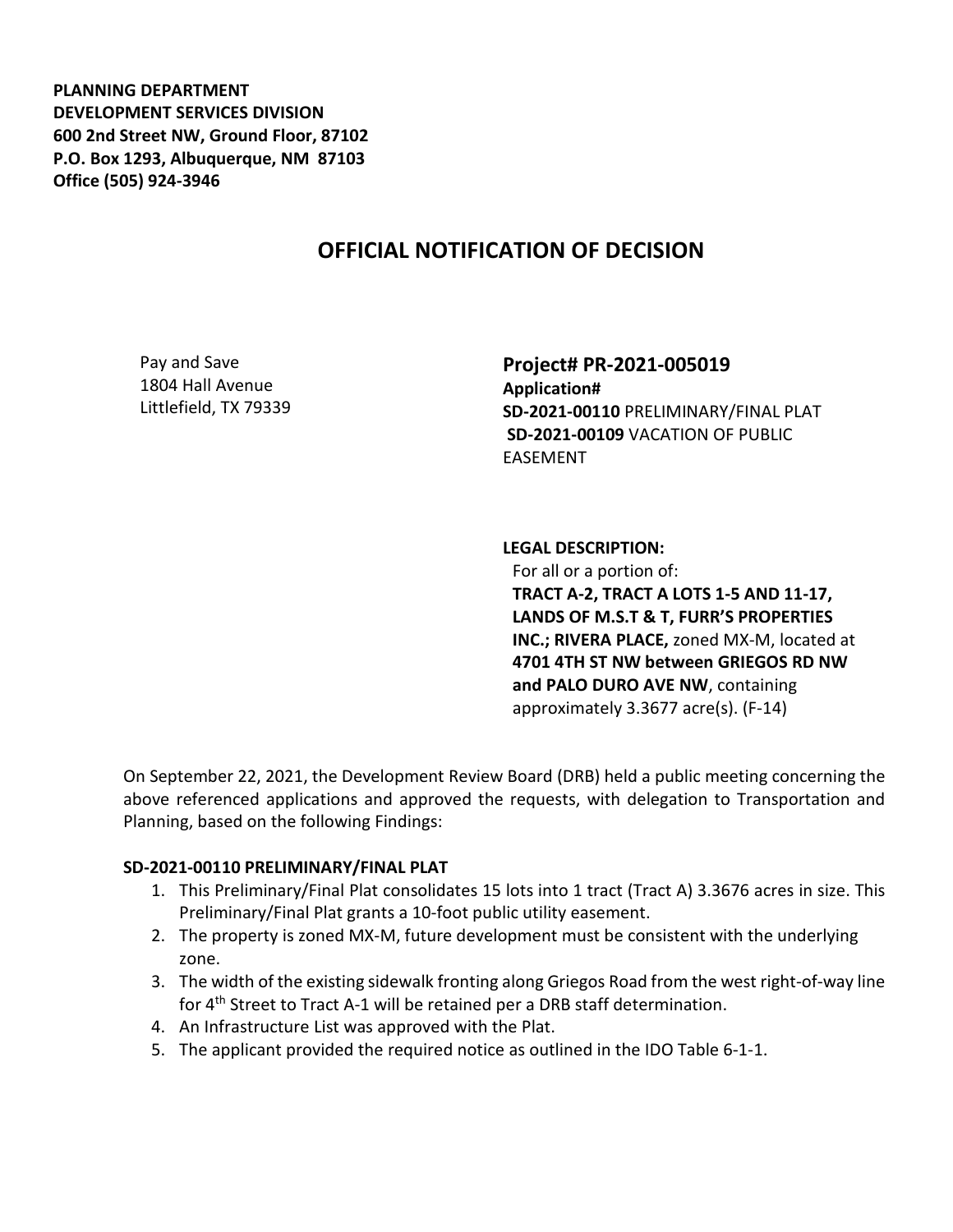Official Notice of Decision Project # PR-2021-005019 Applications# SD-2021-00110, SD-2021-00109 Page 2 of 3

## **Conditions:**

- 1. Final sign-off is delegated to Transportation for the construction of a 6-foot wide sidewalk and 24-foot wide curb cut as listed in the Infrastructure List approved with this Plat.
- 2. Final sign-off is delegated to Planning.
- 3. The applicant will obtain final sign off from Transportation and Planning by January 22, 2022 or the case may be scheduled for the next DRB hearing and could be denied per the DRB Rules of Procedure.

## **SD-2021-00109 VACATION OF PUBLIC EASEMENT**

- 1. The applicant proposes to vacate a public utility easement reserved in the vacated portion of Rivera Place recorded on November 18, 1964, shown as Easement #5 on the Plat.
- 2. The applicant justified the vacation request for the easement pursuant to 14-16-6-6-(M)(3) of the IDO. The right-of-way and residual easement reserving that space was retained to protect existing utilities at the time of right-of-way vacation for Rivera Place, and these utilities will remain protected with the prior dedication of right-of-way into Griegos Road involving the residual parcel and with an existing public SAS easement. Further, a large portion of the former right-of-way is currently occupied by a commercial building (Lowe's Supermarket) and the nearby parking lot offers area to serve for a turnaround and access to the subject lots the vacated right-of-way used to serve.

APPEAL: If you wish to appeal this decision, you must do so within 15 days of the DRB's decision or by **OCTOBER 7, 2021.** The date of the DRB's decision is not included in the 15-day period for filing an appeal, and if the 15<sup>th</sup> day falls on a Saturday, Sunday or Holiday, the next working day is considered as the deadline for filing the appeal.

For more information regarding the appeal process, please refer to Section 14-16-6-4(U) of the Integrated Development Ordinance (IDO). Appeals should be submitted via email to [PLNDRS@CABQ.GOV](mailto:PLNDRS@CABQ.GOV) (if files are less than 9MB in size). Files larger than 9MB can be sent to [PLNDRS@CABQ.GOV](mailto:PLNDRS@CABQ.GOV) using [https://wetransfer.com.](https://wetransfer.com/) A Non-Refundable filing fee will be calculated and you will receive instructions about paying the fee online.

You will receive notification if any person files an appeal. If there is no appeal, you can receive Building Permits at any time after the appeal deadline quoted above, provided all conditions imposed at the time of approval have been met. Applicants submitting for building permit prior to the completion of the appeal period do so at their own risk. Successful applicants are reminded that there may be other City regulations of the IDO that must be complied with, even after approval of the referenced application(s).